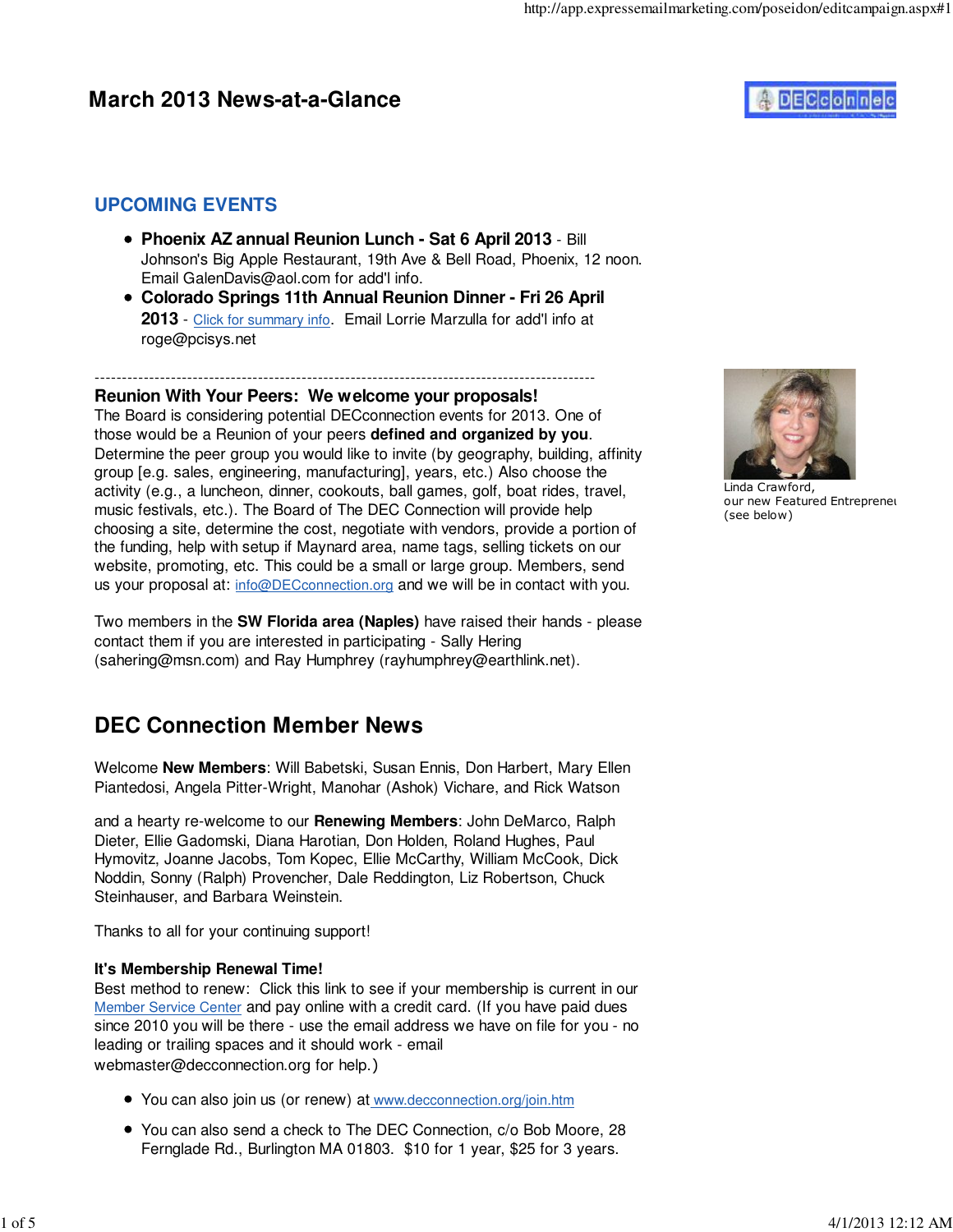• If you prefer to use your PayPal account directly (not via our website), use our payment address: registrations@decconnection.org - please do NOT use any of the Board members' personal email addresses.

**New Featured Entrepreneur:** Click here to meet our member **Linda Crawford** (photo above right), who leveraged her Digital sales career to start her own businesses in the health and wellness area. Linda's coaching, consulting and healthy cooking services are so innovative that Linda has just been featured in a video on TV in California! (link to video is in our article, check it out!).

### **DEC Connection Member NewsBytes**: send yours to:

webmaster@decconnection.org. See our new NewsByte archive page.

Working on our backlog of NewsBytes but do send yours in if you haven't yet!

- From **Rene Davis**: I retired from Digital, where I worked in the Market Data Center in Marlboro and Maynard for many years. Now at age 89, I keep very busy with my African Violet Club, and a Sewing/ Craft group that raises money to support our Senior Center. I also volunteer for two months every year in two of Sudbury's kindergarten classes and I believe this will be my 13th year! I keep in touch with my four grandchildren and two great Grandchildren. This is my life now since my hubby of 61 years passed away. sivade@msn.com
- **Ed** and Carole **Lengyel** are still enjoying lake living in the foothills of the Blue Ridge Mountains in northwest South Carolina. We have welcomed the arrival of our third grandchild (and first granddaughter) just last year, and try to get to see them often. ed.lengyel@gmail.com
- **Ray Humphrey** is leading an exciting after-Digital life with international travel consulting to the government and industry on security issues and serving on several corporate boards: EID Passport with Homeland Secretary Tom Ridge; SecurTest; iSekurity; EmX/Blackwood Systems; U.S. Secretary of State's Overseas Security Advisory Council; State Department's Accountability Review Board. Ray is the co-founder and a former president of the American Society of International Security (ASIS-Int'l) and is president of the International Security Management Association (ISMA). Ray maintains his home in Sudbury MA, but has lived in Naples FL (paradise) for the last ten years. rayhumphrey@earthlink.net
- **Peter Marcus** writes: Since leaving Digital I have been a Tournament Director for the American Contract Bridge Association (card game), which I now do full-time. Think DEC Connection is great and, as I am moving from outside Hartford CT to Lynnfield MA, I hope to be closer to be able to attend some functions. marcusp@att.net
- From **Don Randall**: I am working at Hewlett-Packard in Bellevue WA (Seattle area). Don.R.Randall@hp.com
- **Gail Blizard** writes: Currently retired after 32 years working for Digital, Compaq, and HP, and a long illness. Bob and I have been married for 37 years, have two grown children, and are currently on our way to Tucson, Arizona, where we will be until the middle of April. We hope New England will have Spring by then. Despite my physical limitations we are enjoying retirement immensely and are so busy we wonder how we ever found the time to work! r2g2blizard@gmail.com
- **Rodney Mitchell** has been the Channel Manager at Glacier Computer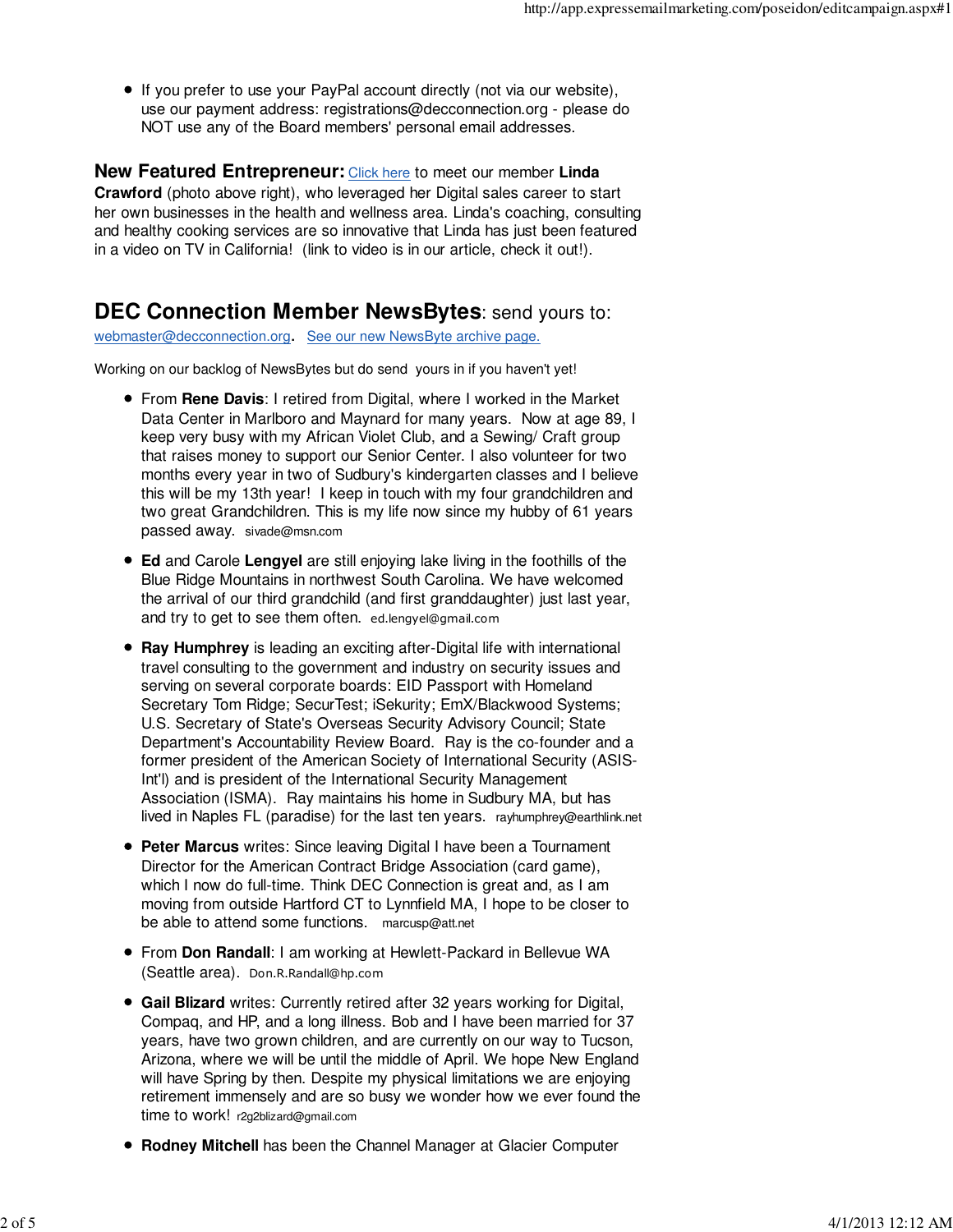since 2007. We manufacture rugged computers specializing in vehiclemount, tablet and handheld mobile applications. Glacier products are distributed worldwide through a network of reseller partners. rkmitchell49@gmail.com

- **Cynthia (Nadreau) Whitty** is an officer and the publicity coordinator for the Ashland Business Association (ABA) in Ashland, MA, where she heads her own business, Cynthia Whitty Communications, doing marketing and public relations for small businesses and nonprofit organizations. She loves to help start up new ventures, like the Ashland Farmers Market, Transition Ashland and Ashland Community Gardens. Contact her to say hello, cynwhitty@aol.com.
- **Diana Harotian** is now a full-time LLD Program Teacher in Sudbury School District. In addition she is a Realtor at ERAKey Framingham, MA, and continues management consulting locally through her company ManEDGEment Solutions. consultdia@aol.com
- **Glen Germanowski** (DEC 1980-1992) The company where I was serving as General Counsel was acquired in December of 2012 and as a result, I am now in private legal practice, working with high tech companies, particularly in the areas of employment law, contracting, and privacy and data retention. After DEC, I spent 16 years as an attorney and VP/Associate General Counsel at Sybase, Inc. I can be reached at (978) 228-9482. gleng100@yahoo.com
- **Julie Labbe** writes: I LOVE retirement.....or, perhaps I should say semi-retirement. I do work two part-time jobs that add up to 15-20 hours/week - mostly because I enjoy keeping my brain active and my computer skills current. I so appreciate those of you who volunteer to keep decconnection going - it's nice to stay in touch with the DEC family! jlabbeland@gmail.com
- **Galen Davis** ... formally known as DEC badge #307. Retired 1962-1992 from DEC while working in San Diego, then retired again from Intel, 1993-2003. Volunteer activities in San Diego included SCORE business counseling and museum docent on the carrier USS Midway. Now living in Phoenix with wife Diana we recently celebrated our 50 wedding anniversary. Four adult children, eight grand children, one great granddaughter. Retirement hobbies include golf, camping and nature photography. Samples of my nature photography can be found on Shutterpoint.com:

http://www.shutterpoint.com/Photos-Search.cfm?q=Galen+davis&order=rat

In Arizona I've joined with other DEC Arizona alumni to hold semi-annual lunches in Phoenix on the first Saturday in April and November. We find 50-75 alumni twice a year to network and share updates, etc. Our next lunch is this April 6th. For details (or to get on our e-list for Arizona alumni events) write me at: GalenDavis@aol.com

Thanks to the "DECconnection" for excellent communications, with our DEC family, and keeping the DEC network and spirit alive. Our company was more than a job to many of us, it was an unforgettable and productive working experience.

- **Bob Moore** asked to mark the occasion of the 40th anniversary of our leaving South Vietnam after ten years, which occurred on 29 March 2013, expressing thanks to the veterans in our group who served.
- **Jack Burness** writes from Colorado Springs: For those that remember Moonlander on the GT40, it was created 40 years ago, just about on February 1, 1973. With the "final" and much used version being created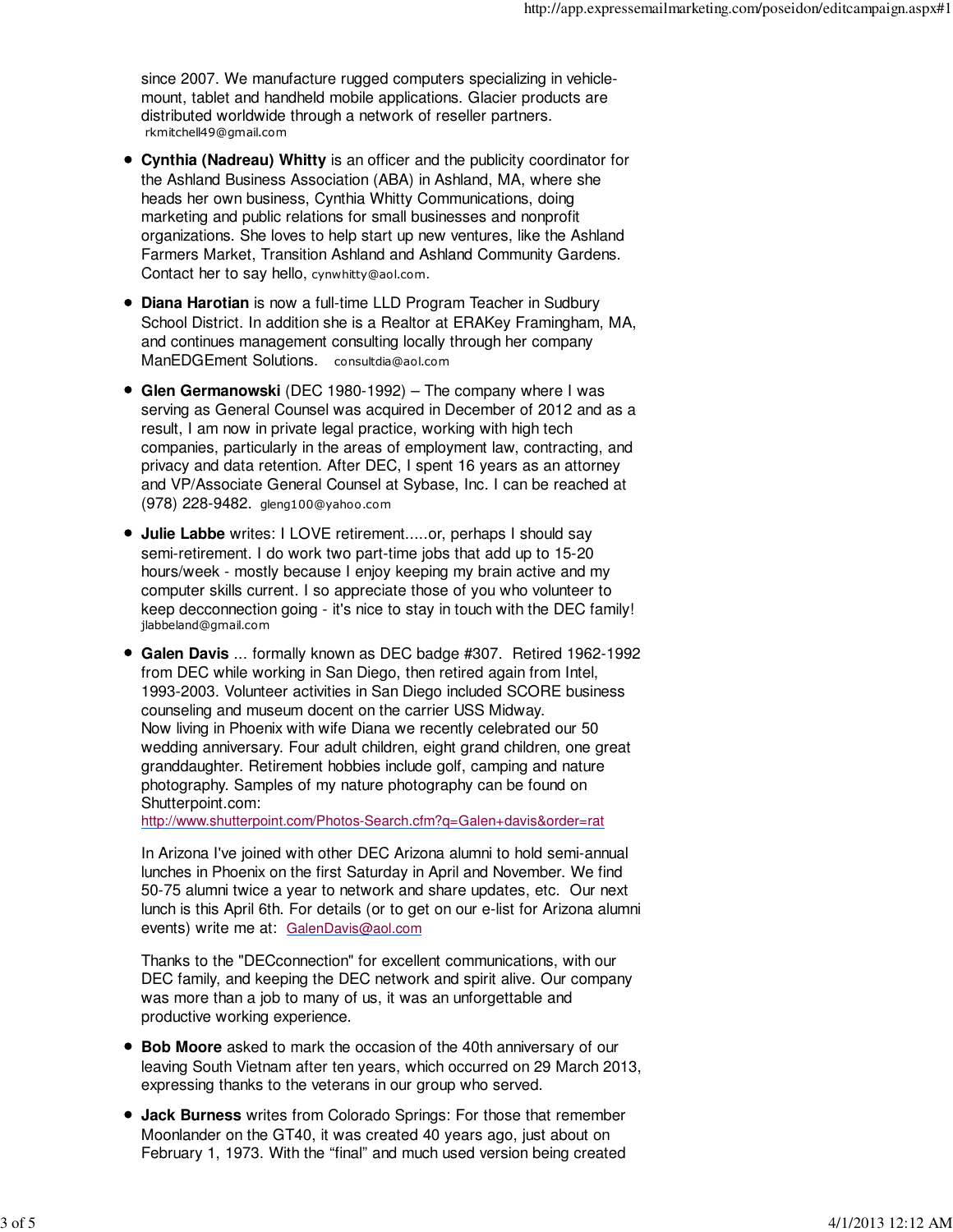on February 25, 1973. But thanks to Rick Naro you can play it right now. On your iPad (sorry, it doesn't work on an iPhone). It is amazingly like the original. Just download the app Moonlander Classic by Paradigm Systems from the appstore. It's free. And amidst the credits and FAQs there are interesting tidbits of information, including the original source code... forums@burness.com

### **Sad News Department:**

We are saddened to report the passing of Australian computer pioneer and long-time Digital thought leader, **Ron Smart**, 85, on 3/10/13 in CA. There will be a memorial service for Ron in Francestown NH on one of the first 3 Saturdays in June at 2PM, to be announced.

We are also saddened to learn of the recent death of our member, **Dave Gretton**, 77, in Houston TX on 3/28/13. Dave started in 1976 in Manufacturing in MA, Phoenix and Singapore and post-1998 moved to work for Compaq in



Houston til his retirement in 2003.

Condolences also to friends of **Jane Marie Tibur**, 83, in Woburn MA on 2/27/13, who was a marketing representative for Digital, retired in 1992.

See our **Memorials page** for further information.

# **Website Updates**:

- The PBS video of the documentary about Ken and the history of DEC, Digital Man/Digital World, is available online ( $$25+s/h$ ) from the PBS store: http://www.shoppbs.org/product/index.jsp?productId=13315614 It's a wonderful hour-long nostalgia trip. Enjoy!
- **Links page**: Volunteer activities if you have an organization you'd like to post, email webmaster@decconnection.org
- Use your **MEMBER SERVICE CENTER**! Use the gold Member Login button if you have paid dues since 2010. There are queries to find members in your area, and forms to submit to update your profile, send your news, DEC stories, and business listings for our public online yellow pages. You can check your dues status and renew your membership online. You can email a small photo for your profile, access or request membership in our LinkedIn Group, and send info for articles such as Featured Entrepreneur.
- **DEC Stories submitted by our members and readers We are still** collecting your unusual, humorous or just favorite DEC stories. Email them to webmaster@decconnection.org. They should be one page or less and be entertaining to our members. Click on this link to enjoy the ones submitted so far.
- Read about Linda Crawford, our new featured Member Entrepreneur.
- Featured Member Entrepreneur Email webmaster with details 2-3 paragraphs about your business and your photo.
- If you are a member you are entitled to join our Linked In DECconnection Group. Request from within LinkedIn to be added or email webmaster.
- **Product and Services Page has videos and photos. Please submit content** to webmaster@decconnection.org.